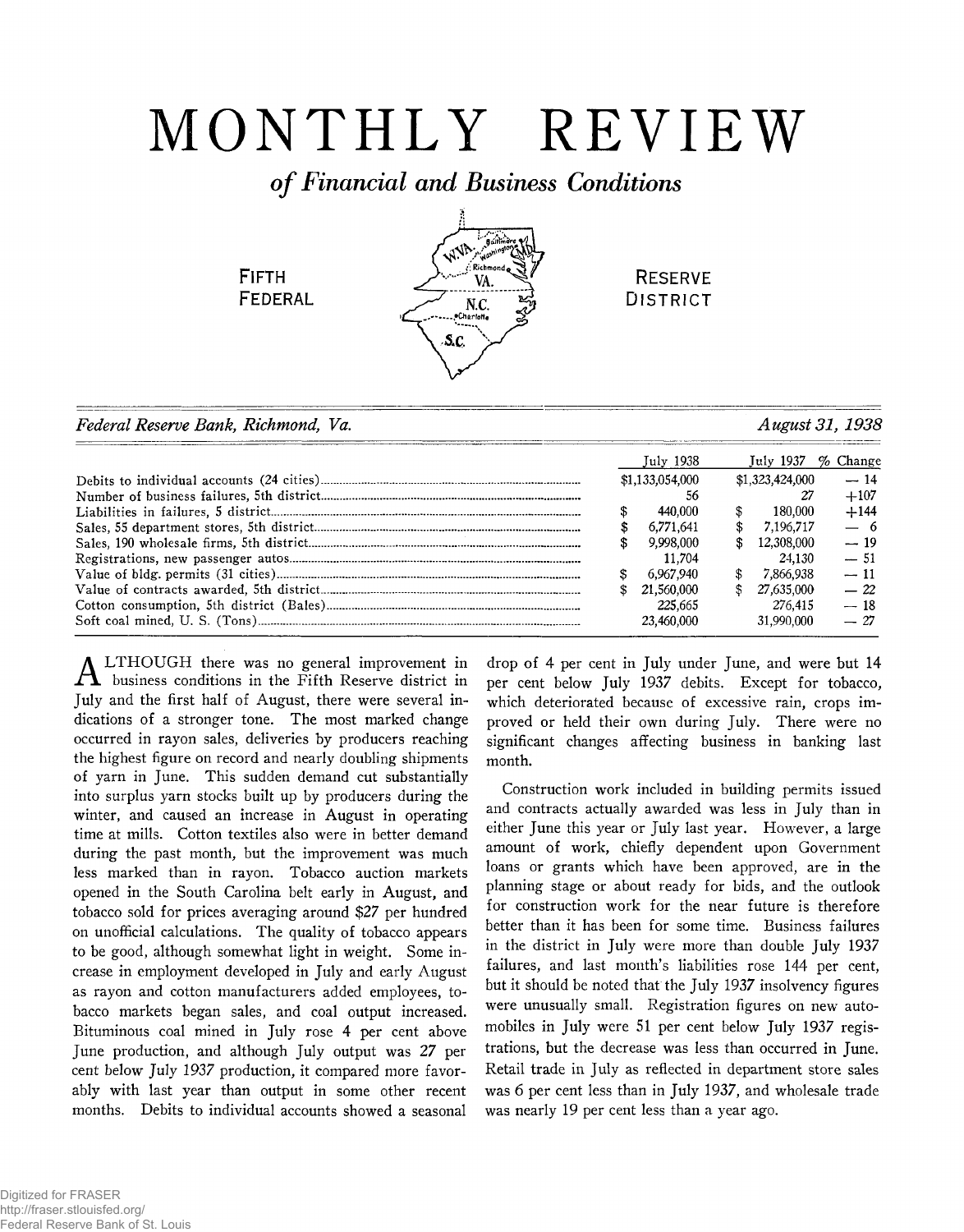#### BANKING CONDITIONS

RESERVE BANK STATEMENT: During the past month-July 15 to August 15—three items on the Reserve bank's statement changed materially. Cash reserves of the Richmond bank and member bank reserve deposits both rose, payments to Fifth district banks by outside banks apparently materially exceeding payments by them to banks in other districts. The increase in Federal Reserve notes in actual circulation, a seasonal development, was largely due to opening of tobacco markets in South Carolina and along the lower border of North Carolina. A large increase in the Reserve bank's cash reserves between the middle of August last year and this was chiefly due to a rise of approximately the same amount in the balance of the Treasurer of the United States.

| <b>ITEMS</b>                                                                                                                                                                                                                       | 000.<br>Aug. 15<br>1938                                                                  | omitted<br>July 15<br>1938                                                               | Aug. 15<br>1937                                                                       |
|------------------------------------------------------------------------------------------------------------------------------------------------------------------------------------------------------------------------------------|------------------------------------------------------------------------------------------|------------------------------------------------------------------------------------------|---------------------------------------------------------------------------------------|
| Discounts held<br>Open market paper<br>Industrial advances<br>Government securities<br>Total earning assets $\dots\dots\dots\dots$<br>Circulation of Fed. Res. nots<br>Members' reserve deposits<br>Cash reserves<br>Reserve ratio | 919<br>\$<br>23<br>1.479<br>127.224<br>129.645<br>195.186<br>223.113<br>339.717<br>73.52 | 692<br>\$<br>23<br>1.490<br>127.224<br>129.429<br>189.571<br>206,975<br>319,872<br>72.06 | 1.266<br>-25<br>1.974<br>133.035<br>136.300<br>195,382<br>213.736<br>306.547<br>70.12 |

Statement of 41 Reporting Member Banks: Two items on the composite statement of 41 member banks in 12 cities changed considerably between July 13 and August 10 this year. Reserve balance at the Reserve bank rose, due in large part to an, excess of receipts from over payments to banks in other districts, and these same transactions substantially increased demand deposits. Between August 11 last year and August 10 this year, loans and discounts, investments in securities and demand deposits declined materially, while reserve balances rose.

|                                                                                                                                                                           |                                                                 | 000 omitted                                                     |                                                                 |
|---------------------------------------------------------------------------------------------------------------------------------------------------------------------------|-----------------------------------------------------------------|-----------------------------------------------------------------|-----------------------------------------------------------------|
| <b>ITEMS</b>                                                                                                                                                              | Aug. 10<br>1938                                                 | July 13<br>1938                                                 | Aug. 11<br>1937                                                 |
| Loans & discounts<br>Investments in securities<br>Reserve bal. with Fed. Res. Bank<br>Demand deposits $\dots\dots\dots\dots\dots\dots$<br>Time deposits<br>Money borrowed | \$229.385<br>377.223<br>147.415<br>18.425<br>439,826<br>198.683 | \$229.016<br>379.721<br>131.787<br>19.211<br>433,280<br>198.459 | \$242.022<br>398.336<br>128.683<br>18.223<br>462.651<br>198.218 |

MUTUAL SAVINGS BANK DEPOSITS: There was a decline in total deposits in July in 10 mutual savings banks in Baltimore, but there is usually a moderate decrease at vacation season. Deposits in  $9$  of the 10 banks dropped last month, the total falling from \$219,222,718 at the close of business June 30 to \$217,975,431 on July 31. On July 31, 1937, the same banks had deposits aggregating \$216,704,389.

DEBITS TO INDIVIDUAL ACCOUNTS: Checks drawn against individual, firm and corporation accounts in 24 Fifth district cities in July totaled 4 per cent less than those drawn in June, approximately a normal decline. Debits figures are large in the first week of July, due to quarterly and semi-annual payments, but trade in the balance of the month is usually relatively slow. Thirteen of the 24 cities reported higher figures for July than for June, but lower figures in three of the four largest cities pulled the average down. July 1938 debits were 14 per cent below debits in July 1937, Durham being the only city to report a higher 1938 figure. It is interesting that Durham also

made the only gains in June and May over corresponding figures for 1937.

|                                            |   |                                                                                  |    | 000          | omitted |              |                          |                         |                        |
|--------------------------------------------|---|----------------------------------------------------------------------------------|----|--------------|---------|--------------|--------------------------|-------------------------|------------------------|
| <b>CITIES</b>                              |   | July<br>1938                                                                     |    | June<br>1938 |         | July<br>1937 |                          | Month                   | $\%$ of Change<br>Year |
| Maryland                                   |   |                                                                                  |    |              |         |              |                          |                         |                        |
| Baltimore                                  | s | 324,984                                                                          | s. | 334,683      | s       | 380,479      |                          | - 3                     | -- 15                  |
| Cumberland<br>$\cdots$                     |   | 7,950                                                                            |    | 8,316        |         | 11.082       |                          | $-4$                    | $-28$                  |
| Hagerstown<br>.                            |   | 9,099                                                                            |    | 8.309        |         | 11.020       |                          | $+10$                   | $-17$                  |
| Dist. of Col.                              |   |                                                                                  |    |              |         |              |                          |                         |                        |
| Washington                                 |   | 242,216                                                                          |    | 278,184      |         | 266,015      |                          | $-13$                   | - 9                    |
| Virginia                                   |   |                                                                                  |    |              |         |              |                          |                         |                        |
| Danville<br>.                              |   | 7.560                                                                            |    | 6,962        |         | 9,509        |                          |                         | $-20$                  |
| Lynchburg                                  |   | 15,797                                                                           |    | 13,309       |         | 17,497       |                          | 7.9                     | $-10$                  |
| Newport News.                              |   | 7.701                                                                            |    | 7.941        |         | 11,161       |                          | - 3                     | $-31$                  |
| Norfolk<br>.                               |   | 43,230                                                                           |    | 45,409       |         | 54,397       | $\overline{\phantom{0}}$ | - 5                     | $-21$                  |
| Portsmouth                                 |   | 4,225                                                                            |    | 4,069        |         | 4,246        |                          | $+4$                    | $\bf{0}$               |
| Richmond                                   |   | 136,686                                                                          |    | 136,609      |         | 160,072      |                          | 0                       | $-15$                  |
| Roanoke<br>.                               |   | 23,602                                                                           |    | 23,749       |         | 30.761       |                          | $\mathbf{1}$            | $-23$                  |
| West Virginia                              |   |                                                                                  |    |              |         |              |                          |                         |                        |
| $Charleston$                               |   | 46,226                                                                           |    | 43,856       |         | 60.078       |                          | $+5$                    | $-23$                  |
| Huntington<br>.                            |   | 14,442                                                                           |    | 18,129       |         | 19.493       |                          | $-20$                   | $-26$                  |
| North Carolina                             |   |                                                                                  |    |              |         |              |                          |                         |                        |
| Asheville                                  |   | 11,308                                                                           |    | 10.335       |         | 14,306       | ┿                        | -9                      | $-21$                  |
| Charlotte<br>1.1.1.1.1                     |   | 50,616                                                                           |    | 50.884       |         | 57.824       |                          | 1                       | $-12$                  |
| $_{\rm Durham}$<br>.                       |   | 27.936                                                                           |    | 26.466       |         | 27.752       | $+$                      | - 6                     | $+1$                   |
| Greensboro                                 |   | 15.494                                                                           |    | 16.111       |         | 20,170       | —                        | $\overline{\mathbf{4}}$ | $-23$                  |
| Raleigh<br>.                               |   | 38,628                                                                           |    | 37.664       |         | 40,144       | $\div$                   | -3                      | $-4$                   |
| Wilmington ,                               |   | 9.894                                                                            |    | 10,171       |         | 10,834       | --                       | 3                       | $-9$                   |
| Winston-Salem                              |   | 34.772                                                                           |    | 34,655       |         | 40.498       |                          | 0                       | $-14$                  |
| South Carolina                             |   |                                                                                  |    |              |         |              |                          |                         |                        |
| Charleston<br>.                            |   | 15,003                                                                           |    | 16,515       |         | 19,160       | -                        | 9                       | $-22$                  |
| Columbia<br>.                              |   | 22.654                                                                           |    | 22,518       |         | 26.897       | $+$                      | 1                       | $-16$                  |
| Greenville<br>$\cdots$                     |   | 15,095                                                                           |    | 14,989       |         | 20,541       | ┿                        | 1                       | $-27$                  |
| Spartanburg<br>$\cdots$                    |   | 7,936                                                                            |    | 7.850        |         | 9,488        | $\dotplus$               | 1                       | $-16$                  |
| District Totals<br>$\ddot{\phantom{a}}$    |   | \$1,133,054                                                                      |    | \$1,177,683  |         | \$1,323,424  | $\overline{\phantom{0}}$ | $\overline{\mathbf{A}}$ | $-14$                  |
| $\mathbf{r}$ . An interval of $\mathbf{r}$ |   | $\mathbf{A}$ and $\mathbf{A}$ and $\mathbf{A}$ and $\mathbf{A}$ and $\mathbf{A}$ |    | $\sim$       | .       |              |                          |                         |                        |

Note: Changes marked  $(0)$ , less than  $\frac{1}{2}$  of  $1\%$ .

EMPLOYMENT: Between the middle of July and the middle of August, employment apparently increased appreciably in some Fifth district industries, and no important reductions in personnel were noted in other lines. Rayon manufacturers stepped up operations in August, and both increased hours for those already employed and called back many workers who were laid off last fall and winter. Carolina tobacco markets took several hundred helpers early in August, and several large construction projects also got under way. Most of the new projects planned under the Government's latest grants or loans have not yet reached the actual work state. The following figures, compiled chiefly by the Bureau of Labor Statistics from reports furnished by a large number of identical industries, show the trends of employment and payrolls in the Fifth district geographical divisions from June to July 1938, the latest available figures:

|                                             | Percentage change from<br>June 1938 to July 1938         |                                                                         |  |  |  |
|---------------------------------------------|----------------------------------------------------------|-------------------------------------------------------------------------|--|--|--|
| <b>STATES</b>                               | In number<br>on payroll                                  | In amount<br>of payroll                                                 |  |  |  |
| Maryland<br>West Virginia<br>North Carolina | $-0.9$<br>$-2.8$<br>$-2.9$<br>$-0.5$<br>$+4.5$<br>$+2.5$ | $+ 0.1$<br>$-23$<br>$-1.2$<br>$+2.7$<br>$\frac{1}{4}$ $\frac{3.9}{7.2}$ |  |  |  |

Commercial Failures: The insolvency record in the Fifth district was substantially worse in July than in the United States as a whole. In comparison with failures in July last year, the district had an increase of 107 per cent in number and a rise of 144 per cent in liabilities in July this year, against increases of 61 per cent in number and 39 per cent in liabilities in the Nation. The Fifth district record for the year through July is better than the National record, however, the number of insolvencies increasing 20 per cent in the district and 46 per cent in the United States, and aggregate liabilities involved rising 57 per cent in the district and 62 per cent in the Nation. *Dun & Bradstreet* insolvency figures are as follows: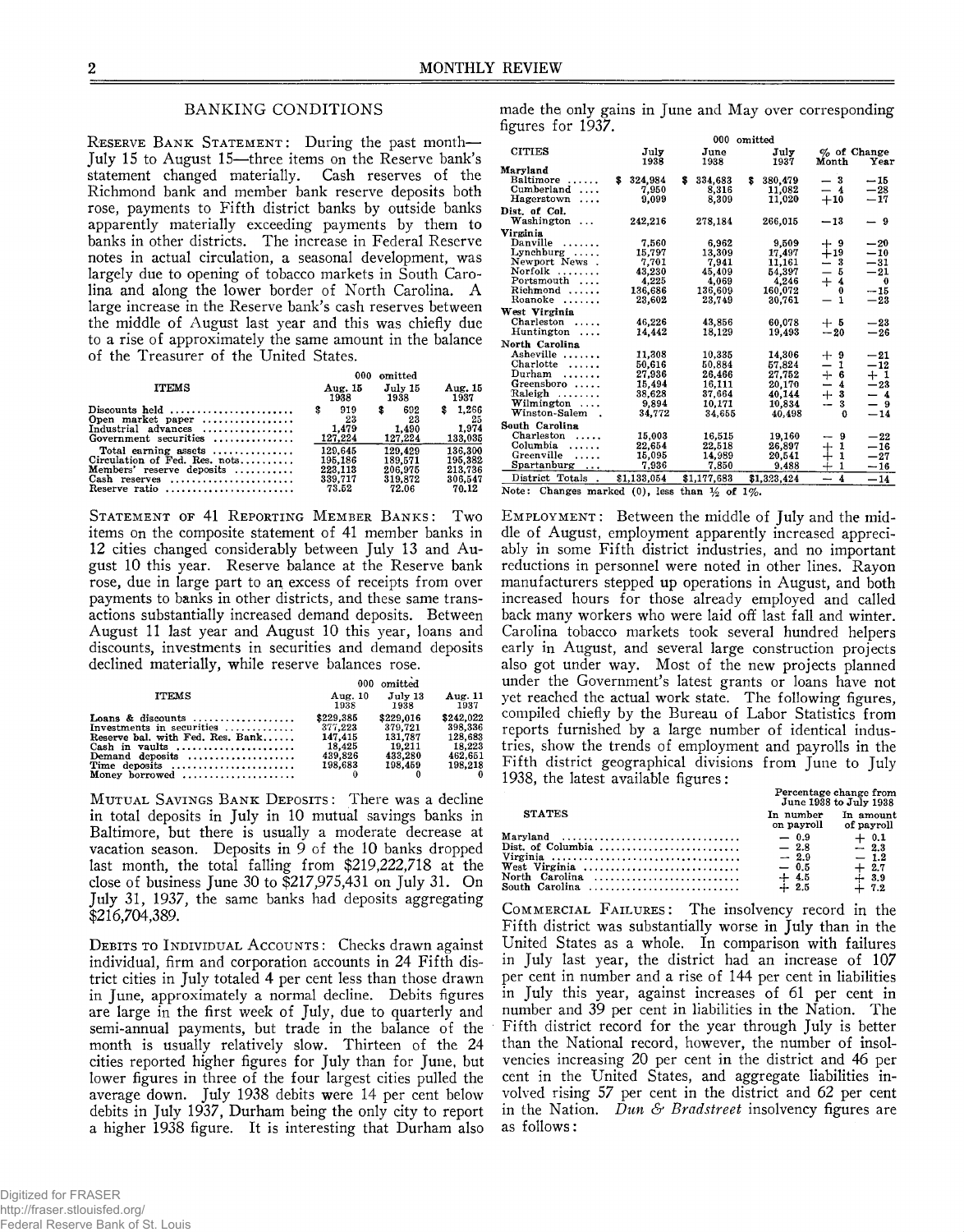| PERIODS            | Number of failures<br>District U.S. |       | District    | Total Liabilities<br>U.S. |
|--------------------|-------------------------------------|-------|-------------|---------------------------|
| July $1938$        | 56                                  | 995   | 440.000     | \$10,793,000              |
| June $1938$        | 56                                  | 1.018 | 673.000     | 12,236,000                |
| July 1937          | 27                                  | 618   | 180.000     | 7.766.000                 |
| 7 Months, 1938     | 360                                 | 7.661 | \$4.029.000 | \$101,655,000             |
| $7$ Months, $1937$ | 300                                 | 5.260 | 2,564,000   | 62.581.000                |

AUTOMOBILE NEW CAR REGISTRATIONS: The number of new passenger automobiles registered in the Fifth district in July was less than in June in all states except North and South Carolina, and was much less than in July last year in all states. North Carolina showed the smallest decline from July 1937 registrations, while West Virginia showed the largest decrease. For the first 7 months of 1938, Virginia registrations declined least from 1937 figures, with West Virginia again showing the largest decrease. The following figures, compiled by *R. L. Polk & Co.,* of Detroit, show July and 7 months' registration figures for new passenger cars in Fifth district states:

**Registration of New Passenger Cars**

| <b>STATES</b>          | July<br>1938 | July<br>1937 | $\%$<br>Change | 1938   | 7 Months 7 Months<br>1937 | %<br>Change |
|------------------------|--------------|--------------|----------------|--------|---------------------------|-------------|
| $Marvland \ldots$ .    | 2.214        | 4.809        | $-54$          | 15.799 | 30.793                    | $-49$       |
| Dist. of $Co1$         | 1.413        | 2.880        | $-51$          | 10.712 | 19.599                    | $-45$       |
| Virginia               | 2,435        | 4.679        | $-48$          | 18.901 | 32.955                    | $-43$       |
| West Va. $\ldots$ .    | 1.332        | 3.597        | $-63$          | 10.123 | 24.473                    | $-59$       |
| No. Carolina           | 3.094        | 5.455        | $-43$          | 17.774 | 34.164                    | $-48$       |
| So. Carolina $\ldots$  | 1,216        | 2.710        | $-55$          | 8.480  | 17,959                    | $-53$       |
| $Distributed \ldots$ . | 11.704       | 24.130       | $-51$          | 81.789 | 159,943                   | $-49$       |

COAL PRODUCTION: Soft coal mined in the United States in July 1938 totaled 23,460,000 net tons, an increase of 4 per cent over 22,470,000 tons in June 1938 but 27 per cent less than 31,990,000 tons in July 1937. Total production of 180,352,000 tons this calendar year to August 6 was 31 per cent less than 260,884,000 tons mined to the same date last year and 41 per cent less than 305,148,000 tons dug in the corresponding period in 1929. Hampton Roads ports shipped 9,658,414 tons in 1938 to August 6, compared with 12,777,309 tons last year to the same date. Reserve stocks of coal held by industrial consumers declined in June in tonnage, but since consumption declined more the reserve stocks in terms of days' supply rose from 43 at the end of May to 44 at the end of June.

**COTTON TEXTILES:** The cotton textile industry expanded operations in July to a moderate degree, and cotton consumption in the Fifth district mills increased 3 per cent over June figures but was 18 per cent less than consumption in July last year. Prior to the August 8 cotton condition report the demand for textile products had strengthened, and WPA orders had also helped the mills increase working time. Cotton consumption figures in Fifth district states in July 1938, June 1938, July 1937, and in the first 7 months of last year and this are shown herewith:

| <b>MONTHS</b>      | No. Carolina So. Carolina Virginia |         |         | District  |
|--------------------|------------------------------------|---------|---------|-----------|
| July 1938          | 119.305                            | 93.542  | 12,818  | 225,665   |
| June $1938$        | 115.152                            | 93.927  | 9.457   | 218,536   |
| July 1937          | 143.568                            | 118.014 | 14.833  | 276.415   |
| $7$ Months, $1938$ | 820.600                            | 630.075 | 76.636  | 1,527,311 |
| $7$ Months, $1937$ | 1.205.460                          | 907.700 | 104.617 | 2.217.777 |

**RAYON:** In July the market for rayon yarn suddenly expanded amazingly, and the *Rayon Organon's* index of deliveries jumped from 473 in June to an all-time high of 843. To make these shipments, producers drew heavily on their available stocks, and at the end of July producers held 3.1 months' supply as compared with 3.9 months' supply held at the end of June. Actual poundage

stocks of rayon yarn on July 31 approximated holdings at the end of 1937. The *Organon* says that all yarn shipped in July will not pass at once to ultimate consumers, but much of it will go toward building up to normal levels the inventories of yarn, semi-finished and finished goods held by weavers, converters and other distributors of rayon goods. An interesting and perhaps extremely important development in the past month was the introduction of passenger car tires with rayon bases instead of cotton, put on the market by two leading tire manufacturers.

CONSTRUCTION: The value of building permits issued in 31 Fifth district cities in July 1938 was \$6,967,940, compared with a total valuation of \$7,866,938 in July 1937. Washington led last month with \$2,959,910, followed in order by Baltimore with \$829,235, Charleston, W. Va., with \$671,123, Norfolk with \$409,672, and Richmond with \$255,061. Larger figures were reported for July this year than last in 1 of 5 reporting cities in Maryland, in 4 of 7 Virginia cities, in 2 of 4 West Virginia cities, in 3 of 9 North Carolina cities, in 4 of 5 South Carolina cities, and in Washington, a total of 15 of the 31 cities.

Contracts awarded for all classes of construction in the Fifth district in July totaled \$21,560,000, according to figures collected by *F. W. Dodge Corporation.* This relatively low figure shows a decrease of 28 per cent in comparison with \$29,981,000 in June this year and a drop of 22 per cent below \$27,635,000 in July 1937.

COTTON: Spot cotton prices, which had advanced above 9 cents per pound early in July, slowly moved downward during the balance of that month, and dropped further after the August 8 cotton condition report by the Department of Agriculture. The average price on ten Southern spot markets for middling grade upland cotton on July 8 was 9.15 cents per pound, but on August 5 the average had declined to 8.49 cents. On August 12, the average was 8.27 cents. The first condition report on the 1938 crop estimated probable yield at 11,988,000 equivalent 500-lb. bales, approximately 700,000 bales above the average of several private reports previously issued. While this year's crop is nearly 37 per cent lower than the 1937 record yield, and is 9 per cent below the ten-year average, it is still higher than probable consumption requirements for American cotton. In the Fifth district, production figures for 1938 are much lower than last year, actual figures being shown elsewhere in this *Review.*

## **Cotton Consumed and On Hand (Bales)**

|                                                                        | , , , , , , , ,        |                        |                   |                     |
|------------------------------------------------------------------------|------------------------|------------------------|-------------------|---------------------|
|                                                                        | July<br>1938           | July<br>1937           | Aug. 1 to July 31 | This Year Last Year |
| Fifth district states:<br>$Cotton$ consumed                            | 225,665                | 276.415                | 2.822.601         | 3.703.834           |
| Cotton growing states:<br>Cotton consumed<br>Cotton on hand July 31 in | 381,306                | 484.693                | 4,884,881         | 6,625,813           |
| Consuming establishments<br>Storage $\&$ compresses $\ldots$           | 1,037,161<br>9.564.411 | 1,007,308<br>2.720.608 | .<br>.            | .<br>.              |
| United States:<br>$Cotton$ consumed<br>Cotton on hand July 31 in       | 449.511                | 583.011                | 5,756,096         | 7.950.079           |
| Consuming establishments.<br>Storage $\&$ compresses $\ldots$          | 1,266,983<br>9,641,201 | 1,285,543<br>2,813.305 | .<br>$\cdots$     | .                   |
| Exports of cotton $\dots\dots\dots\dots$                               | 195.706                | 124.312                | 5,598,415         | 5.440.044           |

TOBACCO MANUFACTURING: The Bureau of Internal Revenue reports tobacco products manufactured in July 1938 and 1937 as follows: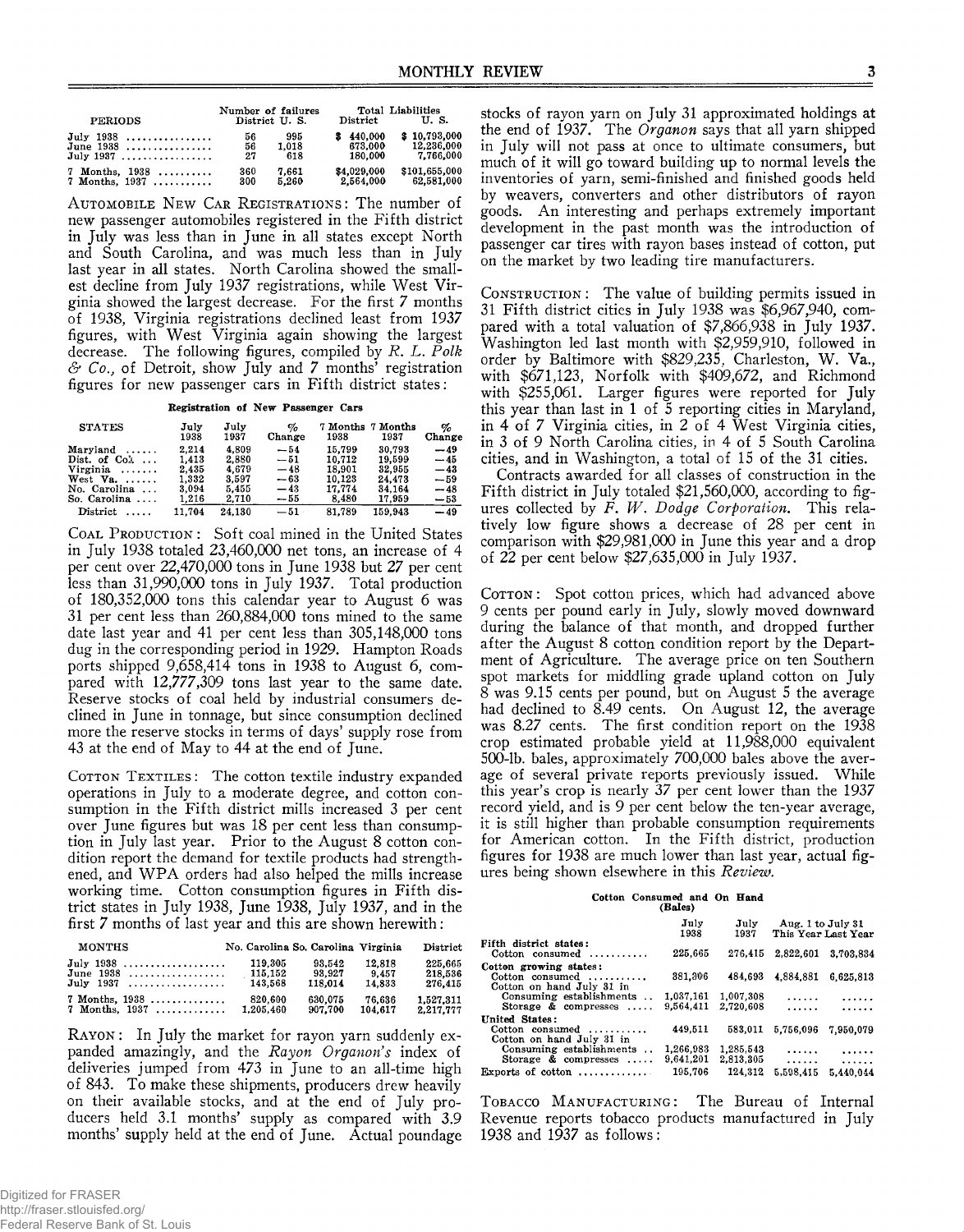|                                               | <b>July 1938</b> | July 1937      | $\%$ Change |
|-----------------------------------------------|------------------|----------------|-------------|
| Smoking & Chewing<br>Tobacco, Pounds $\ldots$ | 24.812.074       | 26.702.350     | $-7$        |
| $Cigareites$ . Number $\ldots \ldots$         | 13,784,357,840   | 15.290.072.227 | $-10$       |
| Cigars, Number $\dots\dots\dots\dots$         | 420.510.372      | 476.489.266    | $-12$       |
| Snuff. Pounds                                 | 2.731.960        | 2,816,456      | $-3$        |

**RETAIL TRADE IN DEPARTMENT STORES:** 

| Richmond $(3)$ .<br>Baltimore (8)<br>Washington (6)<br>Other Cities (13)<br>District (30).                                                                 | Net Sales<br>July 1938<br>comp. with<br>July<br>1937<br>$-4.8$<br>$-8.0$<br>$-2.1$<br>$-15.5$<br>$-5.9$ | Net Sales<br>Jan. 1 to date<br>comp. with comp. with<br>same period July 31 June 30<br>last year<br>$-1$<br>$-6.2$<br>$-3.3$<br>$-10.9$<br>$-4.6$ | 1937<br>$+$ .8<br>$-6.8$ | Stocks<br><b>July 31, 1938</b><br>1938<br>$-4.2$<br>$-7.2$<br>$-8.7 - 5.1$<br>$-7.1 - 8.8$<br>$-6.7 -6.1$ | Ratio July<br>collections<br>to accounts<br>outstanding<br>July 1<br>29.7<br>30.3<br>24.9<br>25.3<br>27.2 |
|------------------------------------------------------------------------------------------------------------------------------------------------------------|---------------------------------------------------------------------------------------------------------|---------------------------------------------------------------------------------------------------------------------------------------------------|--------------------------|-----------------------------------------------------------------------------------------------------------|-----------------------------------------------------------------------------------------------------------|
| Same stores by<br>States, with 25<br>stores added:<br>Virginia $(12) \ldots$<br>West Va. (10<br>No. Carolina (8)<br>So. Carolina (10)<br>District $(55)$ . | $-6.4$<br>$-14.1$<br>$-10.4$<br>$-6.5$<br>$-5.9$                                                        | $-1.6$<br>$-15.6$<br>$-8.1$<br>$-10.4$<br>$-5.0$                                                                                                  |                          |                                                                                                           |                                                                                                           |

#### WHOLESALE TRADE, 190 FIRMS:

| <b>LINES</b>            | July<br>1937 | Net Sales<br>July 1938<br>comp. with<br>June<br>1938 | 1937    | $\operatorname{\mathbf{Stocks}}$<br>July 31, 1938<br>comp. with<br>1938 | Ratio July<br>collections<br>to accounts<br>July 31 June 30 outstanding<br>July 1 |
|-------------------------|--------------|------------------------------------------------------|---------|-------------------------------------------------------------------------|-----------------------------------------------------------------------------------|
| Shoes $(4)$             | $-26.8$      | $+30.5$                                              | $-33.4$ | $+57.1$                                                                 | 60.5                                                                              |
| Drugs $(14)$            | $-5.5$       | $+1.1$                                               | $-1.3$  | $-$ .3                                                                  | 91.2                                                                              |
| Dry Goods $(7)$         | $-23.9$      | $+$ .8                                               | $-40.7$ | $+7.6$                                                                  | 37.1                                                                              |
| Electrical Goods $(18)$ | $-29.4$      | $-3.3$                                               | $-14.8$ | - 8                                                                     | 73.5                                                                              |
| Groceries $(71)$        | $-18.3$      | $-3.4$                                               | $-19.5$ | $-2.6$                                                                  | 86.7                                                                              |
| Hardware $(23)$         | $-25.3$      | $-9.1$                                               | $-3.7$  | $+3.7$                                                                  | 40.9                                                                              |
| Indus, Supplies $(9)$ , | $-30.9$      | $-13.3$                                              | $-7.0$  | $-4.1$                                                                  | 55.8                                                                              |
| Plumbing & Heating (9)  | $-9.2$       | $-8.0$                                               | $-9.5$  | $+2.4$                                                                  | 61.6                                                                              |
| Paper & Products $(6)$  | $-10.0$      | $+ 6.5$                                              | $-8.8$  | $-1.4$                                                                  | 54.8                                                                              |
| Tobacco Products (13)   | $-6.6$       | $-5.4$                                               | $+8.6$  | $+10.7$                                                                 | 81.5                                                                              |
| Miscellaneous $(16)$    | $-19.9$      | $-7.2$                                               | $-6.3$  | $+1.8$                                                                  | 43.6                                                                              |
| All Firms $(190)$<br>.  | $-18.8$      | $-2.4$                                               | $-16.8$ | $+ 6.1$                                                                 | 62.5                                                                              |

Note: Wholesale trade figures are included by arrangement with the<br>Bureau of Foreign & Domestic Commerce. Only 137 firms reported on re-<br>ceivables and collections, and only 95 on inventories.

#### CROP FORECASTS

Over a period of years, white potatoes is the third ranking cash crop in the Fifth district, and special attention to prospects for 1938 is pertinent. According to official reports, the crop will fall somewhat under the production for 1937 and also under the 1927-1936 average. This decline in production is accounted for by the decrease in acreage devoted to this crop from 276,000 acres in 1937 to 245,400 acres in 1938, a decline which is not fully offset by the indicated increase in the yield per acre from 111 bushels in 1937 to 119 in 1938. It is significant that the yield per acre in both years is higher than that for the ten-year average,  $1927-1936$ , of  $110$ bushels. The indicated production in 1938 for the country as a whole is about 4 per cent higher than the ten-year average, while production in the Fifth district is more than one per cent lower than the ten-year average.

Until recently the Eastern Shore of Virginia (Accomac and Northampton counties) was the largest producer of white potatoes in the intermediate area (Kansas, Kentucky, Maryland, Missouri, Virginia, Nebraska and New Jersey). In 1935 the New Jersey acreage exceeded the Eastern Shore acreage. This was the first time that the Virginia district had not been dominant in the group. The trend in acreage planted was downward from 1924 to 1937. Approximately 67,000 acres were planted in these two counties in 1924 as compared with 41,500 acres in

1937. A low point of 34,000 acres was reached in 1936. During the five-year period from 1931 to 1935, the average estimated production declined to 6,563,000 bushels, a reduction of 34.5 per cent. On the other hand, acreage has increased in certain competitive states, particularly New Jersey, North Carolina and California. Partly because of the pressure of competition farmers in Accomac county realized in 1937 an average income of only about \$60.00 per acre from white potatoes. Data on cost of production in 1937 are not available, but the average cost in 1936 was found to be about \$67.00 per acre and it is known that 1937 costs were somewhat higher. Northampton county farmers did somewhat better in 1937 since they realized an average income of about \$90.00 per acre. Average cost of production was about \$73.00 an acre in 1936 and somewhat higher in 1937.\*

On the whole, weather in July was favorable for development of crops in the Fifth district except for tobacco. The accompanying figures show forecasts based on August 1 condition, compared with yields in 1937 and in the ten-year period 1927-1936. Estimates for 1938 which were increased or decreased last month are indicated by  $+$  or  $-$  signs, respectively.

|                                 |                          | Cotton (Bales)           |                         |                        |
|---------------------------------|--------------------------|--------------------------|-------------------------|------------------------|
|                                 | $\%$ Change<br>Acreage   | Yie'd<br>1938            | Yield<br>1937           | Yield<br>1927-1936     |
| Virginia                        | $-35$                    | 18,000                   | 43,000                  | 40,000                 |
| North Carolina                  | $-18$                    | 453,000                  | 780,000                 | 710.000                |
| South Carolina                  | $-23$                    | 691,000                  | 1,023,000               | 798,000                |
|                                 |                          | Wheat (Bushels)          |                         |                        |
| $Maryland$                      | - 1                      | 9.420.000                | 9,044,000               | 8,372,000              |
| Virginia                        | - 5                      | $8,624.000 +$            | 9,720,000               | 8,598,000              |
| West Virginia $\ldots$          | - 7                      | $2,464,000+$             | 2,736,000               | 1,855,000              |
| North Carolina                  | $-2$                     | 5,554,000                | 5,817,000               | 4,275,000              |
| South Carolina                  | $+12$                    | 1,837,000                | 1,416,000               | 974,000                |
|                                 |                          | Corn (Bushels)           |                         |                        |
| $Maryland$                      | $-2$                     | $18,216,000+$            | 18,576,000              | 15,477,000             |
| Virginia $\ldots \ldots \ldots$ | $-2$                     | $34,800,000+$            | 37,740,000              | 32,199,000             |
| West Virginia                   | $-10$                    | $12,349,000-$            | 14,245,000              | 12,104,000             |
| North Carolina                  | $+1$                     | 44,650,000               | 45,357,000              | 40,787,000             |
| South Carolina                  | $+12$                    | $27,945,000+$            | 24,945,000              | 21,161,000             |
|                                 |                          | Oats (Bushels)           |                         |                        |
| Maryland                        | $+3$                     | $1,131,000-$             | 1,083,000               | 1,407,000              |
| Virginia                        | $+10$                    | $1.936.000 +$            | 1.680.000               | 2,389,000              |
| West Virginia                   | $\mathbf{0}$             | $1,634,000 +$            | 1,520,000               | 2,366,000              |
| North Carolina                  | 0                        | $5,060,000+$             | 4,830,000               | 3,682,000              |
| South Carolina                  | $+2$                     | 10,648,000               | 10,076,000              | 8,316,000              |
|                                 |                          | Hay (Tons)               |                         |                        |
|                                 | $+$ 3                    | 536,000                  | 518,000                 | 468,000                |
| $Virginia$                      | $+4$                     | 1,158,000                | 1,204,000               | 907,000                |
| West Virginia                   |                          | 802,000                  | 741,000                 | 661,000                |
| North Carolina                  | $+5$<br>$+6$             | $925,000+$               | 824,000                 | 630,000                |
| South Carolina                  | $+4$                     | $468,000+$               | 502,000                 | 309,000                |
|                                 |                          | Sweet Potatoes (Bushels) |                         |                        |
| $Maryland$                      | $\bf{0}$                 | 1,280,000                | 1,000,000               | 1,205,000              |
| Virginia<br>.                   | $-3$                     | $4,180,000 -$            | 5,070,000               | 4,282,000              |
| North Carolina                  | $+1$                     | 8,772,000                | 8,160,000               | 7,915,000              |
| South Carolina                  | $+16$                    | $6,270,000+$             | 5,130,000               | 4,898,000              |
|                                 |                          | Tobacco (Pounds)         |                         |                        |
| Maryland                        | $+$ 7                    | 28.875.000               | 25,200,000              | 25,560,000             |
| Virginia $\ldots \ldots \ldots$ | $\overline{\phantom{0}}$ | $97,982,000 -$           | 107.276.000             | 99,838,000             |
| West Virginia                   | $+17$                    | $3.920.000 -$            | 3,408,000               | 3.304,000              |
| North Carolina                  | $-4$                     | $530,650,000 -$          | 595,530,000             | 481,939,000            |
| South Carolina                  | $-7$                     | 86,860,000               | 108,080,000             | 76,724,000             |
|                                 |                          | Apples (Bushels)         |                         |                        |
| Maryland                        |                          | 2,194,000                | 2,847,000               |                        |
| Virginia                        | $\ddot{\phantom{a}}$     |                          |                         | 1,920,000              |
| .                               | . .                      | $10,320,000 +$           | 18,000,000              | 11,533,000             |
| West Virginia<br>North Carolina | . .                      | 5,520,000<br>2,544,000   | 10,004,000<br>4,505,000 | 5,780,000<br>2,928,000 |
|                                 | $\ddot{\phantom{a}}$     | White Potatoes (Bushels) |                         |                        |
|                                 | $-7$                     | $3,360,000+$             | 3,480,000               | 3,348,000              |
| $Marvland$                      | $-13$                    |                          | 10,920,000              | 12,998,000             |
| $Virginia$                      |                          | 10,401,000               |                         |                        |
| West Virginia $\ldots$          | $\overline{\phantom{0}}$ | $3,040,000 -$            | 3,264,000               | 3,150,000              |
| North Carolina                  | $-13$                    | $9,828,000 -$            | 9,894,000               | $7{,}729{,}000$        |
| South Carolina                  | $-15$                    | $2,596,000+$             | 3,120,000               | 2,419,000              |

\* For further information on this subject see Publication No. 40.407, a<br>"Survey of Conditions affecting the Production & Marketing of White<br>Potatoes on the Eastern Shore of Virginia", by J. L. Maxton & J. H.<br>Heckman, Agric